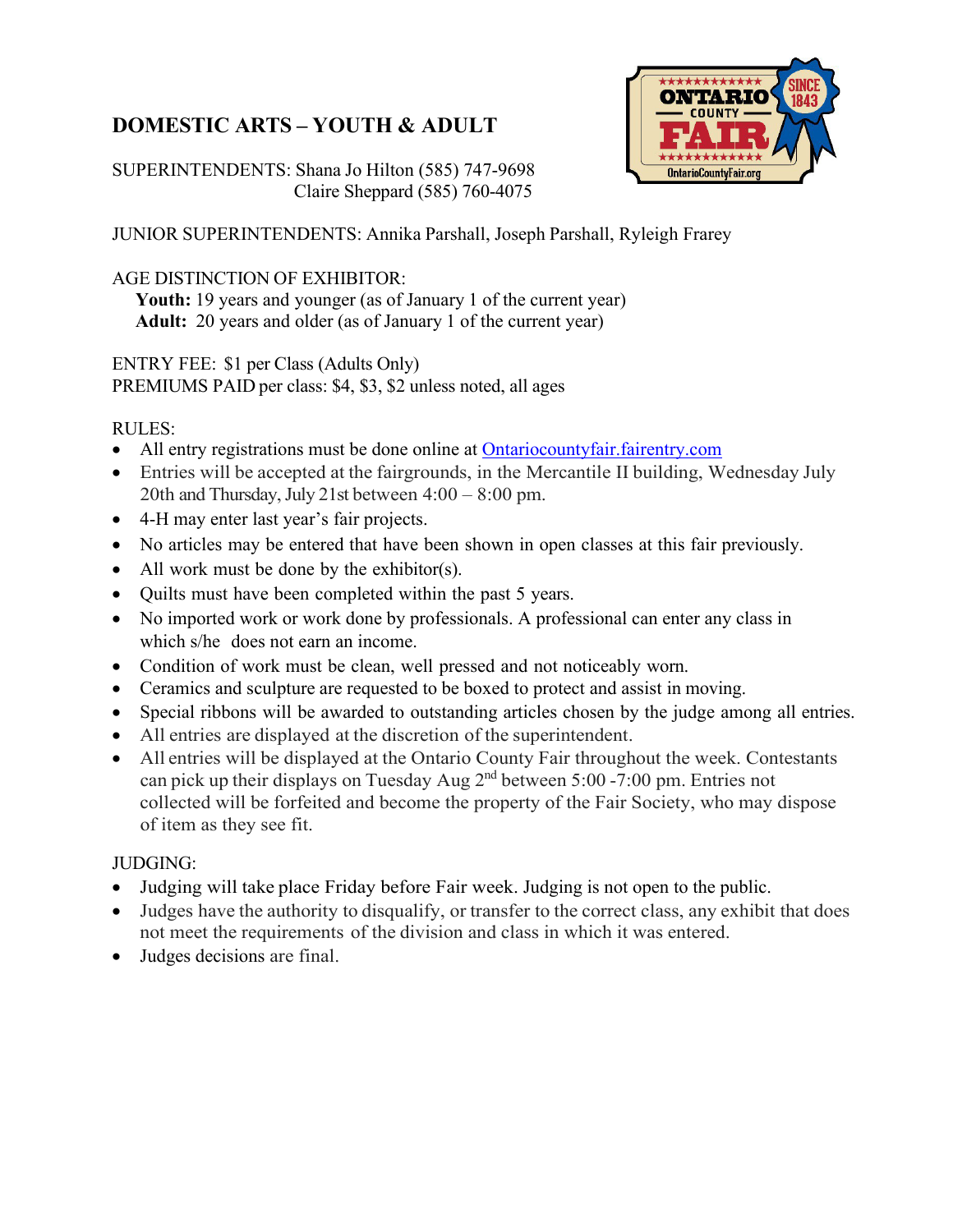# **Department: Sewing and Fiber Arts**

### **Division 01: Quilting**

### **Premiums per Quilting classes: \$10, \$8, \$6** Classes:

- 1. Hand pieced and hand quilted
- 2. Hand pieced and machine quilted
- 3. Machine pieced and hand quilted
- 4. Machine pieced and machine quilted
- 5. Hand tied quilt
- 6. Memory quilt with names and/or photos
- 7. Preprinted quilt top, any size, finished by exhibitor
- 8. Applique, completed by hand
- 9. Applique, completed by machine
- 10. Quilt embellished by machine or embroidery
- 11. Infant or Child quilt
- 12. Lap quilt, 36x36 minimum to 48x48, machine or hand quilted
- 21. Group quilt, any quilt made by a group or organization
- 31. Quilted article, any size, made from recycled materials
- 99. Any other quilt

#### **Division 02: Miniature Quilts and Other Quilted Items**

Miniature quilt: reduced scale and blocks no greater than 4" with longest dimension being 20". Classes:

- 1. Hand pieced and hand quilted
- 2. Machine pieced and machine quilted
- 3. Wall hanging, longest dimension 20" or less
- 4. Wall hanging, any length longer than 20"
- 5. Quilted table runner
- 6. Quilted wearable garment
- 7. Quilted pillow
- 8. Quilted purse or tote bag
- 99. Any other item not listed

#### **Division 03: Women's Sewn Garments** Classes:

- 1. Dress, general wear
- 2. Dress, formal wear
- 3. Shirt, T-shirt, Blouse
- 4. Vest, lined or unlined
- 5. Pants or shorts
- 6. Coat or jacket, lined or unlined

# **Division 03: Women's Sewn Garments (con't)**

Classes:

- 7. Skirt
- 8. Sweatshirt, knit or fleece
- 9. Pants, knit or fleece
- 10. Sleepwear
- 11. Costume
- 99. Any other item not listed

#### **Division 04: Men's Sewn Garments**

Classes:

- 1. Shirt, woven fabric
- 2. Shirt, knit fabric
- 3. Pants or shorts
- 4. Jacket, sweatshirt, coat
- 99. Any other item not listed

#### **Division 05: Youth or Children Sewn Garment** Classes:

- 1. Dress
- 2. Dress, special occasion
- 3. Shirt, T-shirt
- 4. Shorts or pants, woven
- 5. Sweatshirt or Sweatpants, knit or fleece
- 6. Coat or jacket, lined or unlined
- 7. Costume
- 99. Any other item not listed

# **Division 06: Miscellaneous Sewn Items**

Classes:

- 1. Apron
- 2. Pillow
- 3. Tote or shopping bag
- 4. Purse
- 5. Duffle bag, backpack or computer bag
- 6. Pet costume, sweater or coat
- 99. Any other item not listed

#### **Division 07: Knitting – Household Items** Classes:

- 1. Coasters (4)
- 2. Dish cloths (2
- 3. Potholders (2)
- 4. Placemats (2)
- 5. Tablecloth or Bedspread
- 6. Pillow
- 7. Afghan, lap robe, blanket
- 99. Any other item not listed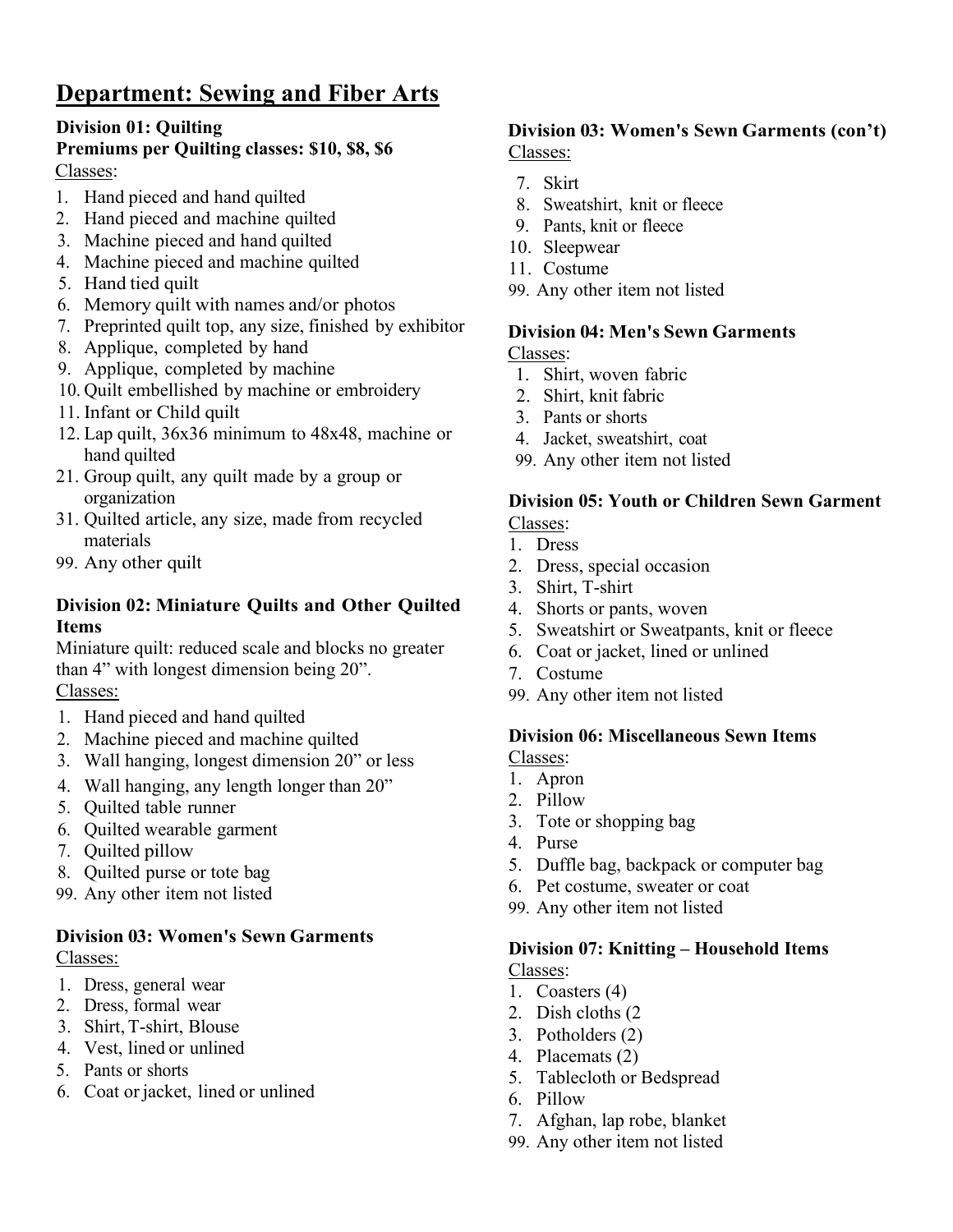#### **Division 08: Knitting- Clothing and Accessories** Classes:

- 1. Infant christening gown
- 2. Infant sweater
- 3. Baby accessory (bonnet, mittens, booties, etc.)
- 4. Youth accessory (hat, mittens, headband, etc.)
- 5. Youth sweater, vest or pullover
- 6. Adult sweater, vest or pullover
- 7. Socks or slippers
- 8. Mittens or gloves
- 9. Hat or headband
- 10. Shawl or poncho
- 99. Any other item not listed

#### **Division 09: Crochet- Household Items**

Classes:

- 1. Coasters (4)
- 2. Dish cloths (2)
- 3. Potholders (2)
- 4. Placemats (2)
- 5. Doily
- 6. Pillow
- 99. Any other item not listed

#### **Division 10: Crochet- Clothing and Accessories** Classes:

- 1. Infant christening gown
- 2. Infant sweater
- 3. Baby accessory (bonnet, mittens, booties, etc.)
- 4. Youth accessory (hat, mittens, headband, etc.)
- 5. Youth sweater, vest or pullover
- 6. Adult sweater, vest or pullover
- 7. Socks or slippers
- 8. Mittens or gloves
- 9. Hat or headband
- 10. Shawl or poncho
- 99. Any other item not listed

#### **Division 11: Crochet – Afghans and Blankets** Classes:

- 1. Baby blanket or lap robe
- 2. Afghan, baby or youth
- 3. Crochet afghan, granny square pattern
- 4. Crochet afghan, ripple pattern
- 5. Crochet afghan, shell pattern
- 6. Crochet afghan, seasonal or sport design
- 99. Crochet afghan, any other design

#### **Division 12: Machine Embroidery** Classes:

- 1. Wall hanging
- 2. Towels (2)
- 3. Pillow
- 4. Pillowcases (2)
- 5. Tote bag or purse
- 6. Table runner
- 7. Clothing article
- 99. Any other item not listed

#### **Division 13: Rug Making**

Classes:

- 1. Braided
- 2. Traditional Hooked
- 3. Latch hook
- 4. Hand woven, other than yarn
- 5. Rag rug
- 99. Any other item not listed

#### **Division 14: Weaving**

Classes:

- 1. Placemat
- 2. Table runner
- 3. Scarf or shawl
- 4. Yarn rug
- 99. Any other item not listed

#### **Division 15: Handspun Yarn Creations**

Any size skein of the following:

Classes:

- 01. Wool, natural
- 02. Wool, dyed
- 09. Any other fiber yarn
- 21. Novelty yarn
- 22. Clothing made from handspun yarn (sweater)
- 23. Accessory made from handspun yarn (hat, mittens, scarf, socks)
- 28. Any other knitted or crocheted item from handspun yarn
- 29. Any other non-wearable, functional or decorative article made from handspun yarn (wall hanging, afghan, pillow, rug)
- 31. Felted wool, decorative
- 32. Felted wool, hat
- 33. Felted wool, mittens
- 34. Felted wool, purse
- 39. Any other felted wool item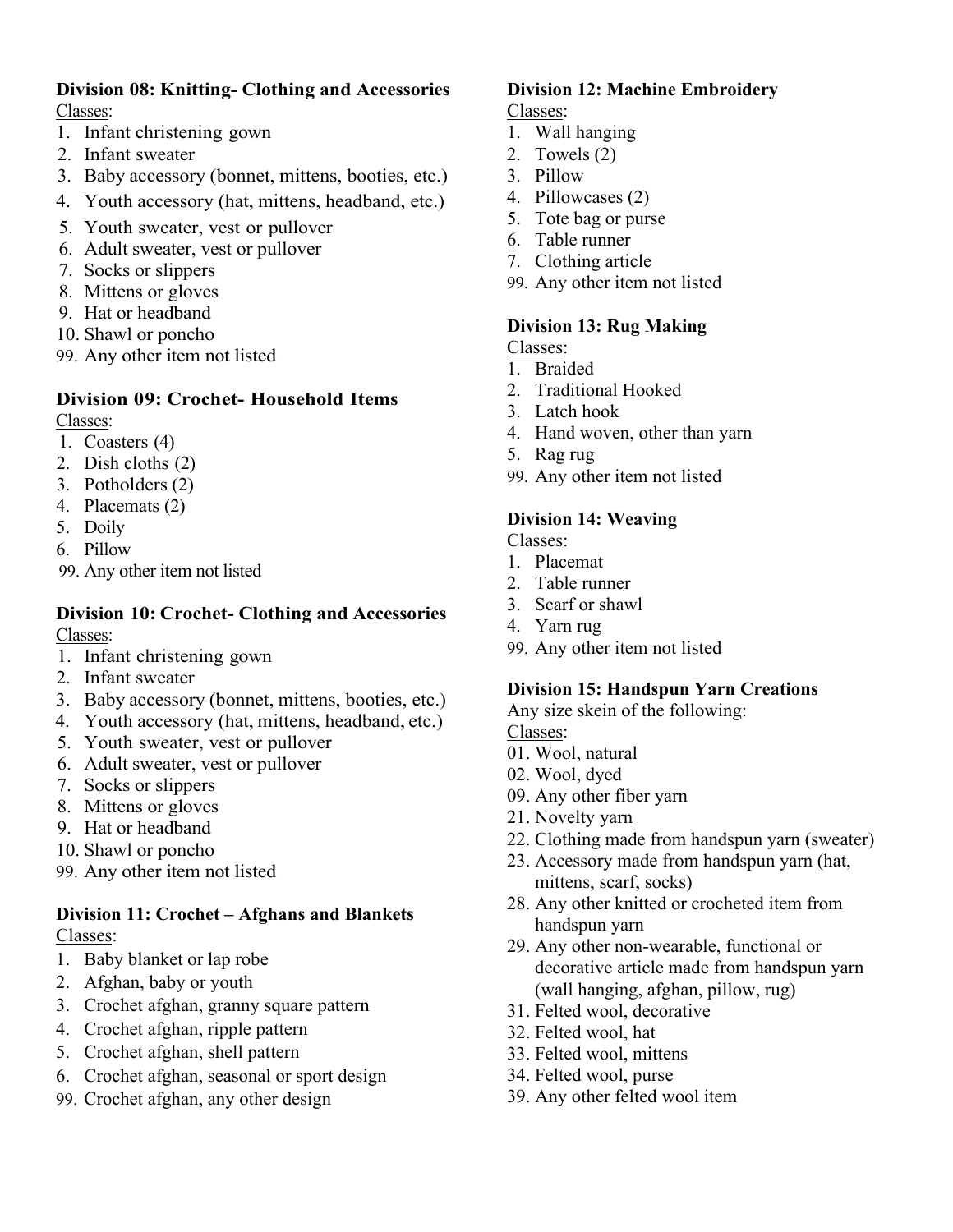#### **Division 16: Holiday**

Classes:

- 1. Christmas decoration
- 2. Christmas stocking (needlepoint, quilted, etc.)
- 3. Christmas tree ornament
- 4. Christmas tree skirt (quilted, crochet, etc.)
- 5. Any other Christmas item not listed
- 6. Holiday apron
- 7. Valentine's Day article or decoration
- 8. Easter or Spring article or decoration
- 9. Patriotic article or decoration
- 10. Halloween article or decoration
- 11. Thanksgiving or Fall article or decoration
- 99. Any other holiday article or decoration

#### **Division 17- Dolls or Toys**

Classes:

- 1. Handmade toy/animal under 12"
- 2. Handmade toy/animal over 12"
- 3. Bear
- 4. Character doll
- 5. Doll clothes or bear clothing (sewn/crochet/knit)
- 6. Doll blanket or quilt
- 7. Hand puppet
- 99. Any other item not listed

#### **Division 18-Cross Stitch**

Classes:

- 1. Cross stitch, any article, up to 5x7 (can be stamped)
- 2. Cross stitch, any article, larger than 5x7 (can be stamped)
- 3. Cross stitch, apparel (can be stamped)
- 4. Cross stitch, pillow (can be stamped)
- 5. Cross stitch, blanket (can be stamped)
- 6. Counted cross stitch, framed, sampler or worded message, 11ength plus 1width not to exceed 4-18"
- 7. Counted cross stitch, framed, sampler or worded message, 11ength plus 1width not to exceed 18-25"
- 8. Counted cross stitch, framed, sampler or worded message, 11ength plus 1width over 25"
- 9. Counted cross stitch, framed, picture, 11ength plus 1width not to exceed 4-18"
- 10. Counted cross stitch, framed, picture, 11ength plus 1width not to exceed 18-25"
- 11. Counted cross stitch, framed, picture, 11ength plus 1width over 25"
- 12. Counted cross stitch, any accessories, not framed
- 99. Any other counted cross stitch entry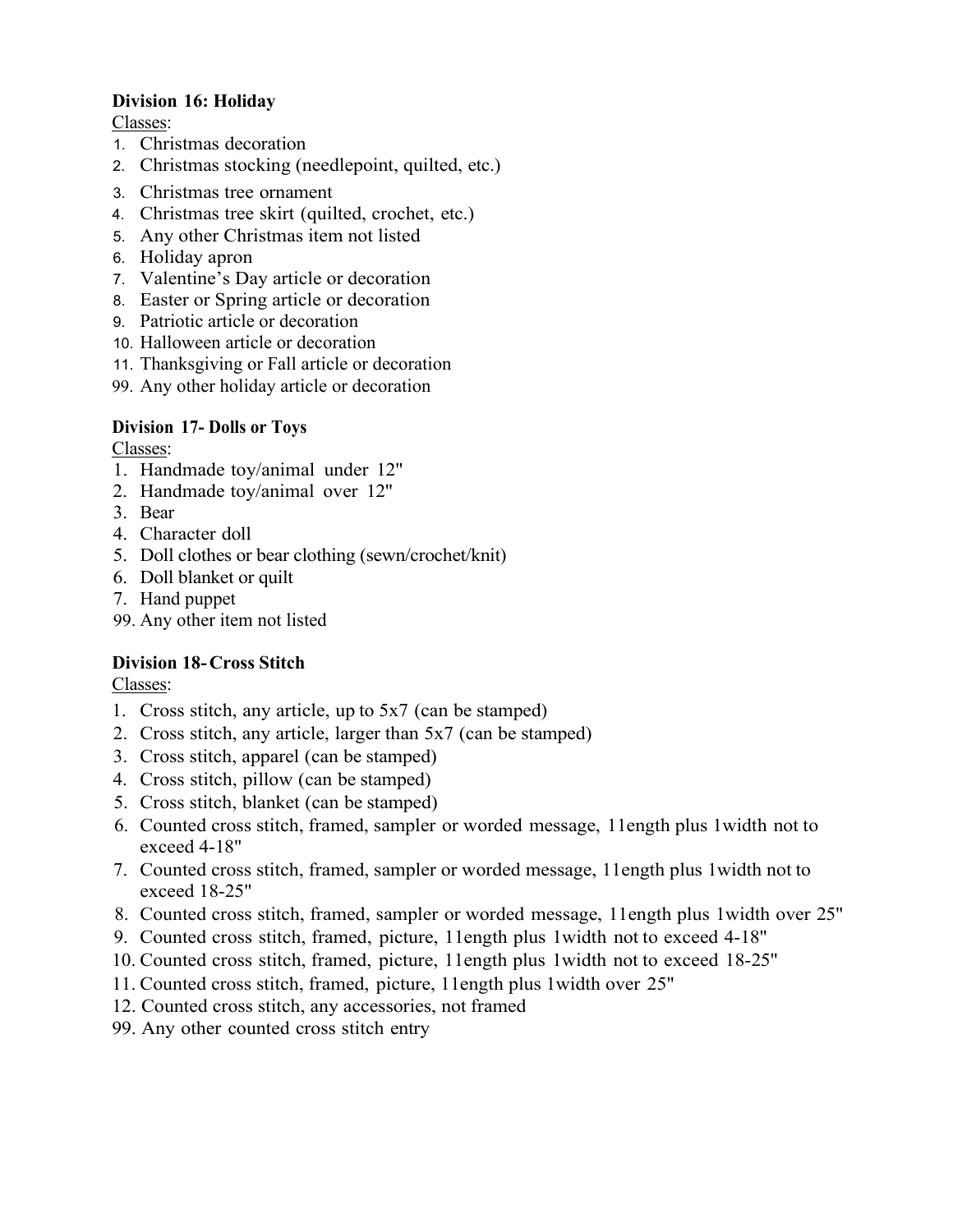# **Department: Arts and Crafts**

#### **Division 01: Basketry**

Classes:

- 1. Baskets made from reed
- 2. Baskets made from wicker
- 3. Baskets made from pine needles
- 99. Baskets made from any other item

#### **Division 02: Potpourri of Crafts and Needlework**

Classes:

- 1. Wreath, straw
- 2. Wreath, grapevine
- 3. Wreath, fabric
- 9. Wreath, any other material
- 21.Embroidery, dresser scarf
- 22.Embroidery, table cloth or bedspread
- 23.Embroidery, pillow
- 24. Embroidery, pillow cases (2)
- 25. Embroidery, clothing (decorative)
- 31.Needlepoint, pillow
- 32. Needlepoint, any article
- 41.Latch hook, pillow
- 42. Latch hook, any article
- 51.Hardanger, any article
- 52. Smocking, any article
- 53. Swedish Weaving, any article
- 54. Sashiko, any article
- 55.Candlewicking, any article
- 56.Tatting, any article
- 59.Any other needlework item not listed
- 60. Duct tape art
- 61. Decoupage
- 62.Sun catcher
- 63.Stained glass
- 64.Handmade candles
- 65.Silk flower arrangement
- 66.Macrame, any article
- 67.Bird house
- 68.Planter
- 99.Any other craft not listed

### **Division 03:Jewelry**

#### Classes:

- 1. Jewelry, necklace
- 2. Jewelry, bracelet
- 3. Jewelry, earrings
- 4. Jewelry, ring

10.Jewelry set (necklace, earrings, and/or bracelet, 2 or 3

items make a set)

99.Jewelry, any other item not listed

#### **Division 04: Plastic Canvas**

Classes:

- 1. Picture frame
- 2. Tissue box cover
- 3. Refrigerator magnets (2)
- 4. Coasters (4)
- 5. Wall hanging
- 6. Door stop
- 7. Toy
- 99. Any other item not listed

### **Division 05: Paper Crafts**

Classes:

- 1. Greeting cards, birthday, paper art/stamping techniques (2)
- 2. Greeting cards, any occasion, paper art/stamping techniques (2)
- 3. Greeting cards, holiday, paper art/stamping techniques (2)
- 4. Paper twist
- 5. Raffia
- 6. Quilling
- 7. Invitation
- 8. Announcement
- 9. One scrapbook page
- 10. One complete scrapbook
- 11. Functional item (calendar, organizer, notebook, etc.)
- 12. Decorative item (wall hanging, centerpiece, etc.)
- 13. Scherenschnitte
- 99. Any other item not listed

## **Division 06: Recycling & Environmental Stewardship**

Classes:

- 1. Item made from glass
- 2. Item made from fabric
- 3. Item made from metals
- 4. Item made from wood
- 5. Item made from plastic
- 99. Item made from any other recycled material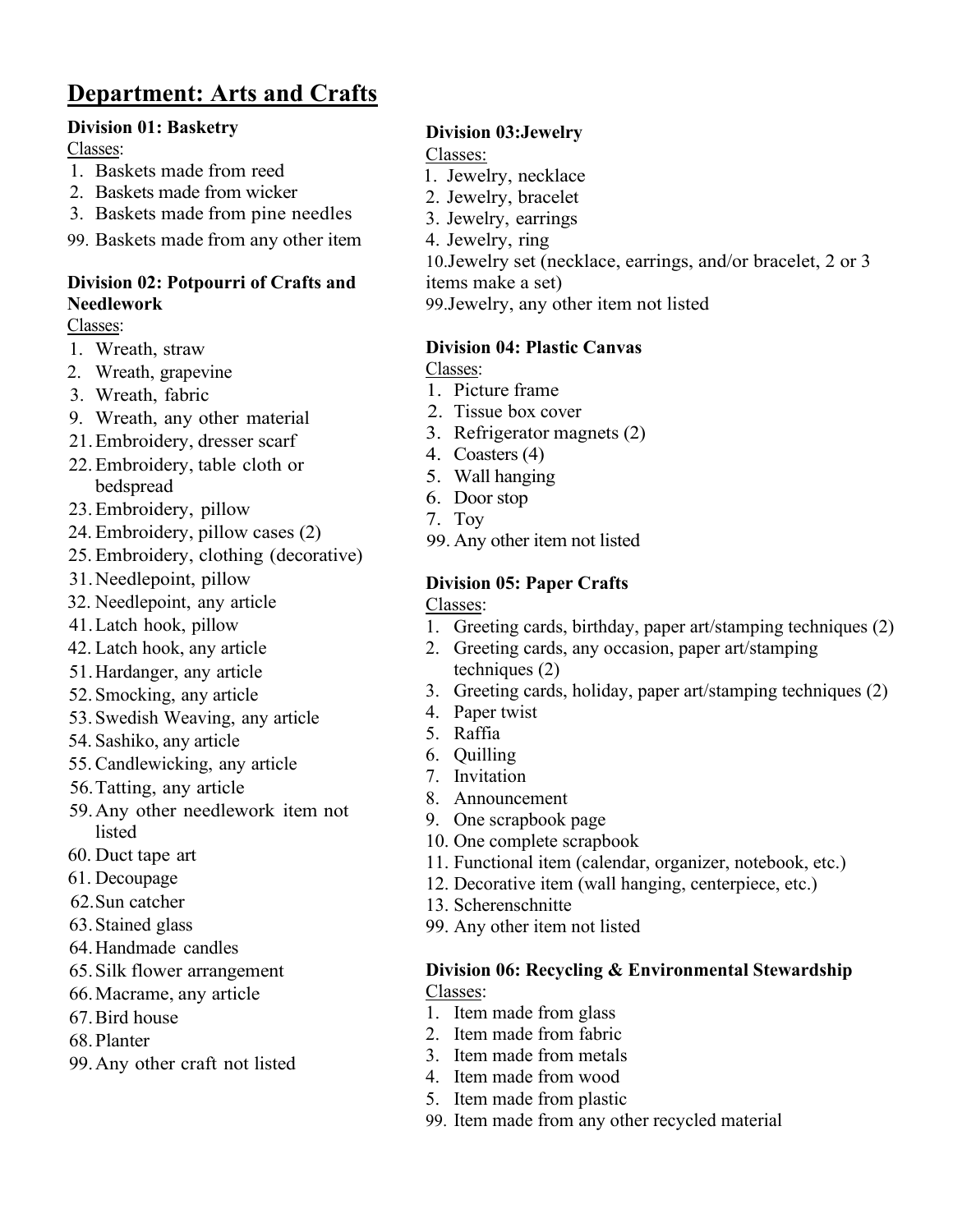#### **Division 07: Ceramics**

Classes:

- 1. Functional, stain
- 2. Functional, stained animal
- 3. Functional, glaze
- 4. Non-functional, stain
- 5. Non-functional, glaze
- 6. Slab
- 7. Coil
- 8. Pinch
- 9. Wheel thrown
- 99. Any other item not listed

#### **Division 08: Woodworking**

Classes:

- 1. Cut-out, small
- 2. Cut-out, large
- 3. Carved or whittled, any article
- 4. Lawn or outdoor ornaments
- 5. Accessories
- 6. Refinished, small piece
- 7. Refinished, large piece
- 8. Furniture, small piece
- 9. Furniture, large
- 99. Any other item not listed

#### **Division 09: Leather**

Classes:

- 1. Purse
- 2. Wallet
- 3. Keychain
- 4. Cardholder
- 99. Any other item not listed

#### **Division 10: Collections**

Classes:

A collection must consist of at least 5, but not more than 7 articles. Awards will be made on the basis of attractiveness, educational value and display. Collections must be mounted or placed on a tray where appropriate.

- 1. Postcards
- 2. Vacation souvenirs
- 3. Small models
- 4. Magnets
- 5. Shells
- 6. Spoons
- 7. Coins
- 8. Rocks
- 99. Any other item not listed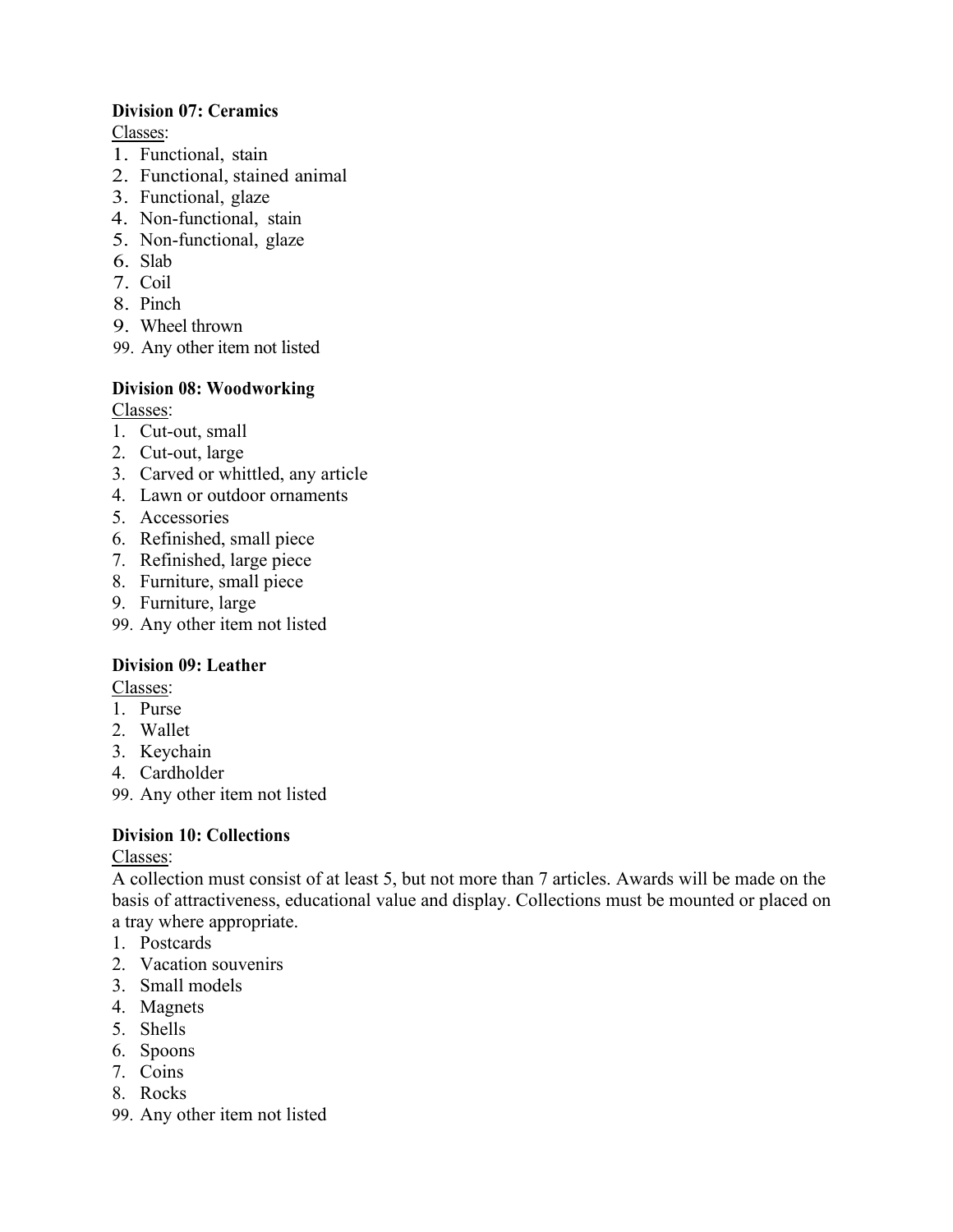# **Department: Painting, Drawing & Photography**

All amateur art and photography must be mounted or framed and ready to be hung with wire or hanger attached. An amateur is a person who paints, draws or takes photos for his/her own pleasure.

**Division 01: AmateurOil or AcrylicPainting**

**Division 02: Amateur Watercolor**

**Division 03: Pencil Drawings** 

**Division 04: Ink Drawings** 

**Division 05: Pastel Drawings** 

**Division 06: Charcoal Drawings** 

**Division 07: Crayon Drawings**

#### **Use the following classes for Divisions 01-07:**

- 1. Abstract
- 2. Animal
- 3. Bird or butterfly or insect
- 4. Cartoon
- 5. Flowers
- 6. Fruit or vegetable
- 21. Landscape, country
- 22. Landscape, spring
- 23. Landscape, summer
- 24. Landscape, autumn
- 25. Landscape, winter
- 31. Lake scene or Water
- 32. Nature
- 33. Moonlight
- 34. Pet
- 35. Portrait
- 36. Ontario County Fair scene
- 37. Ontario County view
- 38. Still Life
- 39. Sunrise or Sunset
- 40. Transportation
- 99. Any other item not listed